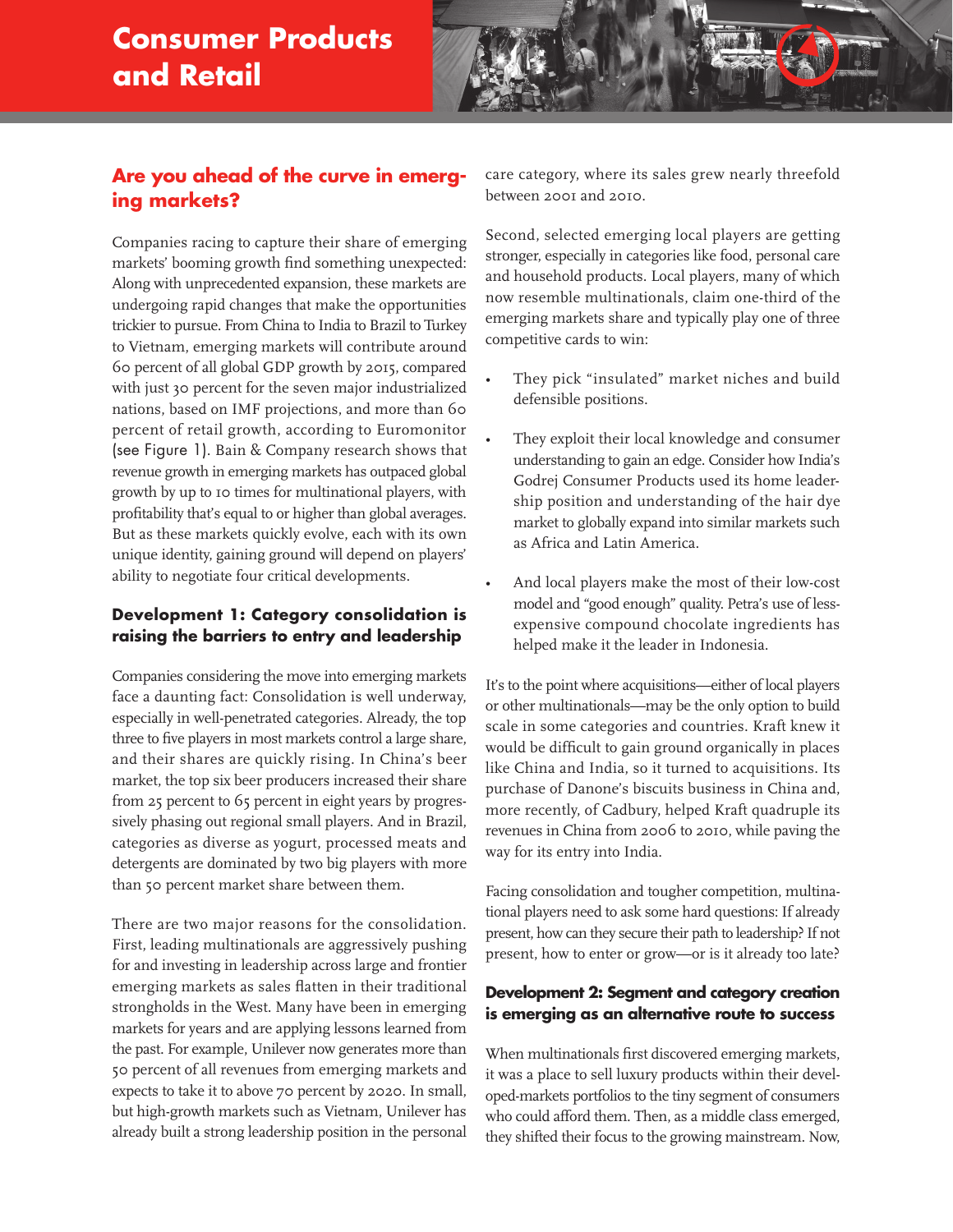

Figure 1: Emerging markets expected to yield more than 60% of retail growth between 2010 and 2015

Note: Retail value includes sales of new and used goods to the general public for personal or household consumption; Current prices at 2010 fixed exchange rates; Advanced countries Japan and Ireland retail markets expected to decline by \$78B and \$2.6B respectively, by 2015; have not been shown, but values have been included in the top line Source: Euromonitor

with incomes rising, these companies aggressively moved full circle: expanding the market by selling more value-added and new market offerings in addition to serving the mass market. Purveyors of everything from hair care to food and beverage services are creating new segments and categories. For example, L'Oréal expanded its franchise in India by launching the Garnier haircare brand aimed at consumers who are willing to pay a little above mainstream prices. Diageo, the global spirits maker, spends heavily on marketing, working closely with bars, discos and karaoke lounges across Asia to encourage consumers to try and consume its highmargin scotch, a relatively new category in many Asian markets. Both Diageo and rival Pernod Ricard are making good headway in many of the nontraditional scotch markets like China and India.

Incremental retail market value—retail selling price (RSP) in US\$ (2010–15F)

Meanwhile, rising incomes also lift categories at the value end of the market as more consumers move from unbranded products to branded. It's a shift that reflects brand awareness and deeper distribution networks. For example, at the bottom end, Vietnam's Masan Consumer grew its share of table sauces from just two percent in 2005 to 36 percent in 2009, according to Euromonitor, largely by branding more of its Nam Ngu sauces and upgrading consumers from unbranded sauces sold in plastic bags in open markets. Whether the products are premium, mass market or value, companies boost their odds of success by finding the deep consumer insights that can help accelerate brand growth and using those insights as the basis of critical strategic decisions.

### **Development 3: Modern trade is growing fast, but traditional trade will remain relevant for the foreseeable future**

Modern trade is taking off in emerging markets as consumers evolve, regulatory barriers come down and multinational retailers seek new, high-growth markets. But the pattern of growth is varied (see Figure 2).

Some markets, like Brazil, Russia and China's more developed cities are becoming saturated, with modern trade representing more than half the total retail share. In others, like Indonesia and Vietnam, modern trade's share is smaller but growing rapidly. At the other end of the spectrum is India, which continues to be a laggard due to regulatory hurdles.

The competitive environment also is increasingly intense and challenging. In China, while multinationals have a strong presence, the landscape is still highly fragmented and leading local players are investing to expand and improve customer offerings. For example, six of the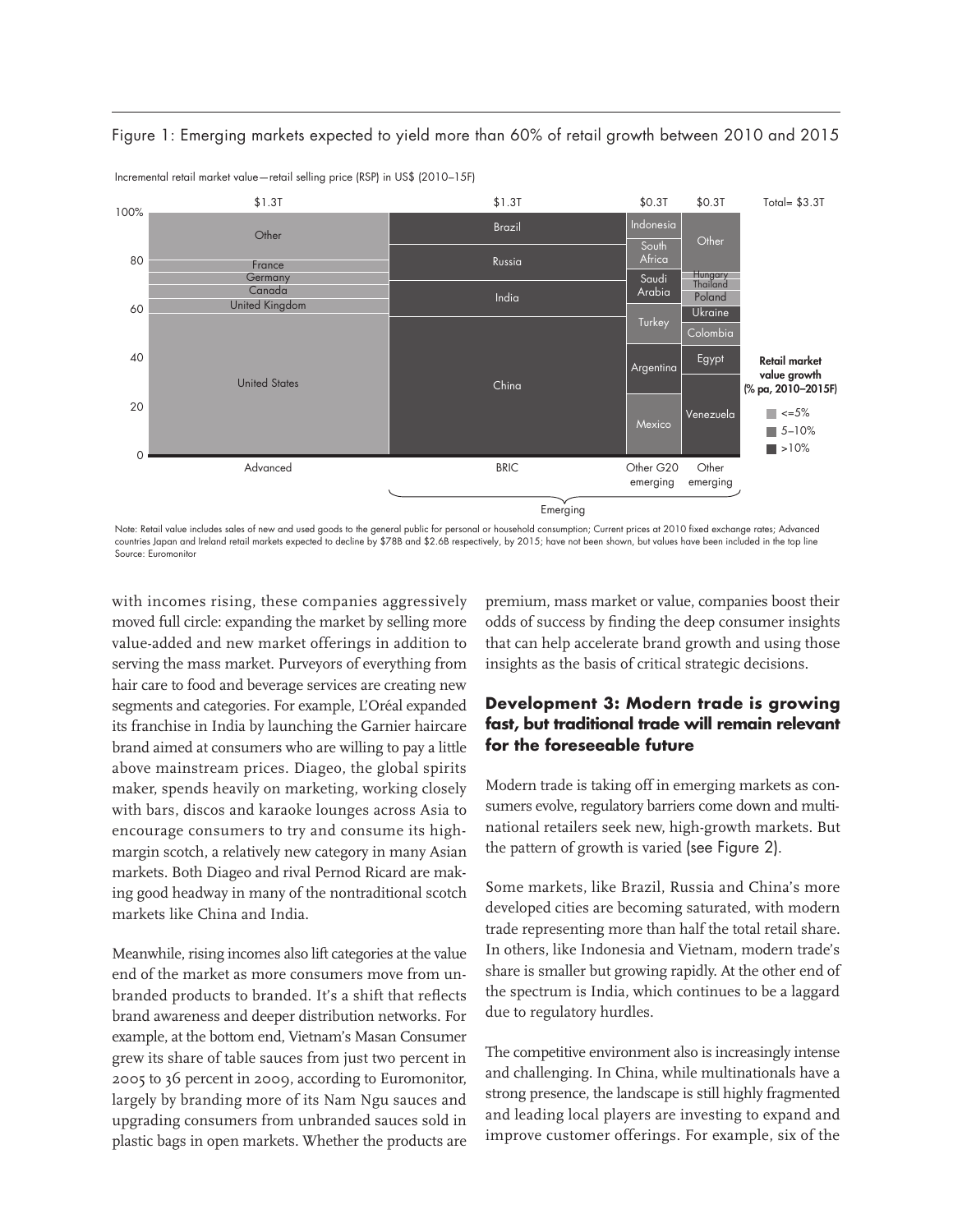

Figure 2: Penetration of modern trade



country's top ten grocery retailers are locally owned. As competition heats up between multinationals and domestic companies, global players still are figuring out the most effective ways to customize store formats, localize offerings and develop winning propositions.

Our research shows that while modern trade will accelerate rapidly, traditional trade, characterized by fragmented mom and pops in widely dispersed locations, won't lose relevance any time in the near future, especially in the semi-urban and rural areas of emerging economies. To succeed, consumer products companies need one foot in each of the worlds of both modern and traditional trade, creating business models to generate profitable growth in these vastly different channels. They must determine how to best serve both modern and traditional outlets, avoid channel conflict and create an organization to deliver. And they need to develop in-store execution strategies for both channels (see "Building the Perfect Store").

Leading foreign companies have successfully built innovative and well-executed route-to-market models that keep pace with their modern trade expansion, while continuing to expand and maintain traditional trade share. For example, Procter & Gamble has separate teams to manage the two channels in China and other emerging markets.

## **Development 4: Securing quality supplies at a reasonable cost will be an ongoing major challenge**

As demand outpaces supply in emerging markets, consumer products makers face the real threat of securing quality supplies just as they build both capacity and trained manpower to keep their well-oiled supply chains running. This is especially evident in the food sector, from dairy to fruit juice.

One solution: establishing strategic partnerships with raw materials suppliers. In recent years, Nestle, Danone and large local players have secured milk supplies in Brazil by initiating programs to ensure the loyalty and successful growth of their core suppliers. They provide technology to increase production and quality, demonstrating how large-scale farming can improve farmer economics.

Meanwhile, over the past six years, rising commodity costs and currency risk volatility have emerged as key challenges. Winners create capabilities to boost trading skills for exchange-traded products like coffee, manage for currency volatility and modify formulations without compromising the customer value proposition. They also continuously tweak their strategic choices around sourcing and manufacturing locations, where today's answer might be

Sources: Euromonitor; IMF and National Statistics Office; UN; Bain experts